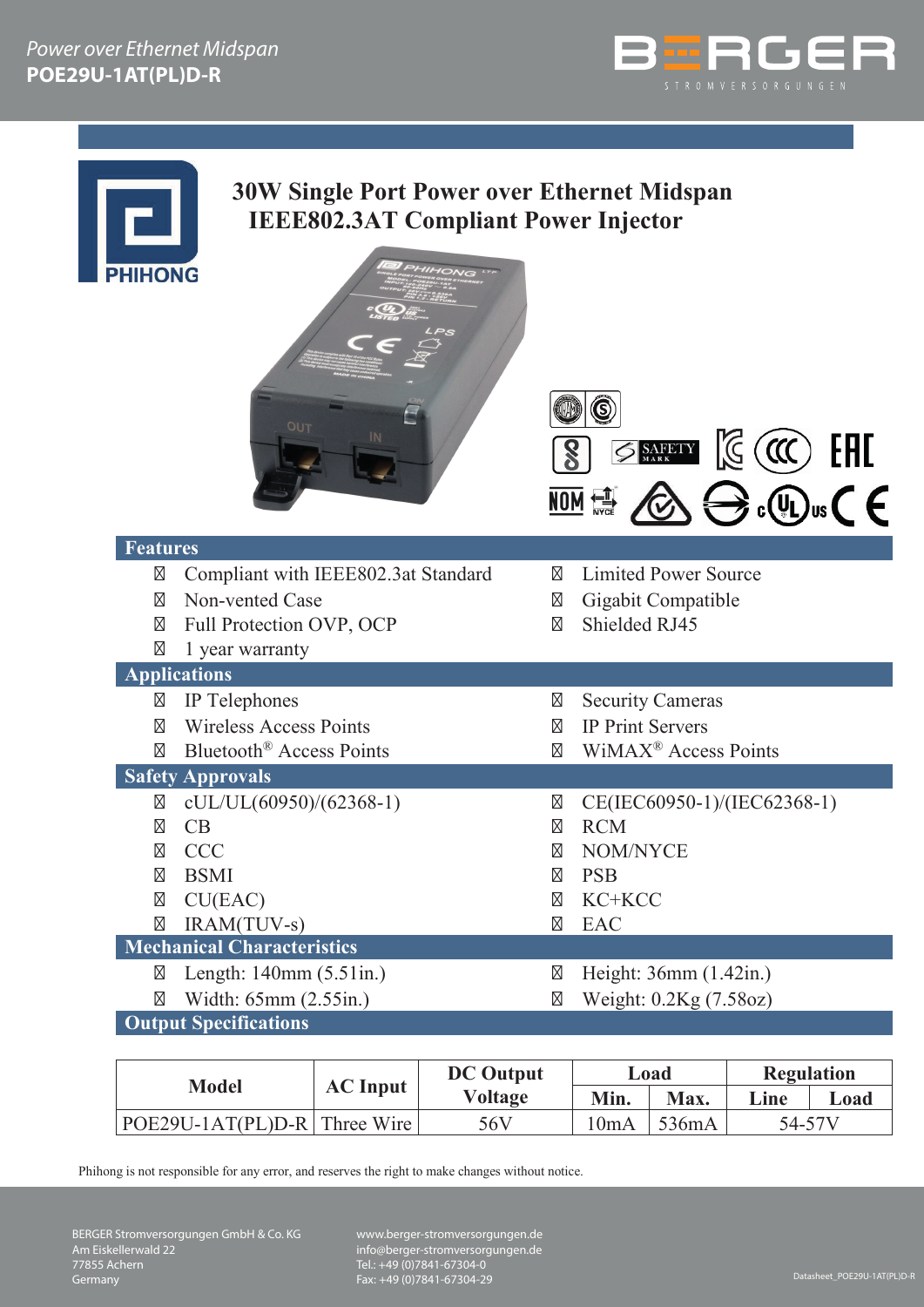

#### **POE29U-1AT(PL)D-R Characteristics**

**INPUT: AC Input Voltage Rating** 100 to 240VAC

**AC Input Voltage Range** 90 to 264VAC

**AC Input Current** 0.8A (RMS) maximum at 120VAC 0.55A (RMS) maximum at 240VAC

**AC Input Frequency** 47 to 63Hz

**Leakage Current** 3.5mA max

#### **Max In-rush Current**

60A max at 240VAC and max load (Cold Start at ambient 25°C)

#### **OUTPUT:**

**Output Power** 30W

**Hold up Time** 10mSec min at max load at 120VAC, 60Hz

**Efficiency** 80% Typical at max load at 120VAC, 60Hz

## **ENVIRONMENTAL:**

**Temperature**

Operating  $-20\degree$ C to  $+50\degree$ C<br>Non-operating  $-20\degree$ C to  $+70\degree$ C Non-operating Relative Humidity 5 to 90%

#### **EMI**

Complies with EN55032 Class B Complies with FCC part 15 Class B

### **EMC**

ESD: IEC61000-4-2, Level 3 RS: IEC61000-4-3, Level 3 EFT/Burst: IEC61000-4-4, Level 2 Surge: IEC61000-4-5, Level 3 CS: IEC61000-4-6 , Level 3 Voltage Dips: IEC61000-4-11 Harmonic: IEC61000-3-2, Class A

**Isolation (HI-POT)** Primary to secondary: 1500VAC for 1 minute, 10mA

**Insulation Resistance** Primary to secondary: 10M Ohm 500VDC

#### **FEATURES:**

**OCP/OVP/Short Circuit Protection** OCP: ≤750mA Max OVP: Latching Short Circuit: The output can be shorted permanently without damage. Non-latching auto recovery.

#### **Indicator**

*Solid Gree*n: unit has detected a IEEE802.3at or af load/PD *Blinking Green:* Power "ON" ready for connection *Fast Blinking Amber/Green:* Invalid load connected *Slow Blinking Amber/Green:* fault

**AC Input Connector**

IEC320 C14 - three wire

**Output Connection**

+pins 3,6 / -pins 1,2

**Data IN/POE OUT Connector** Shielded RJ45

BERGER Stromversorgungen GmbH & Co. KG Am Eiskellerwald 22 77855 Achern Germany

www.berger-stromversorgungen.de info@berger-stromversorgungen.de Tel.: +49 (0)7841-67304-0 Fax: +49 (0)7841-67304-29